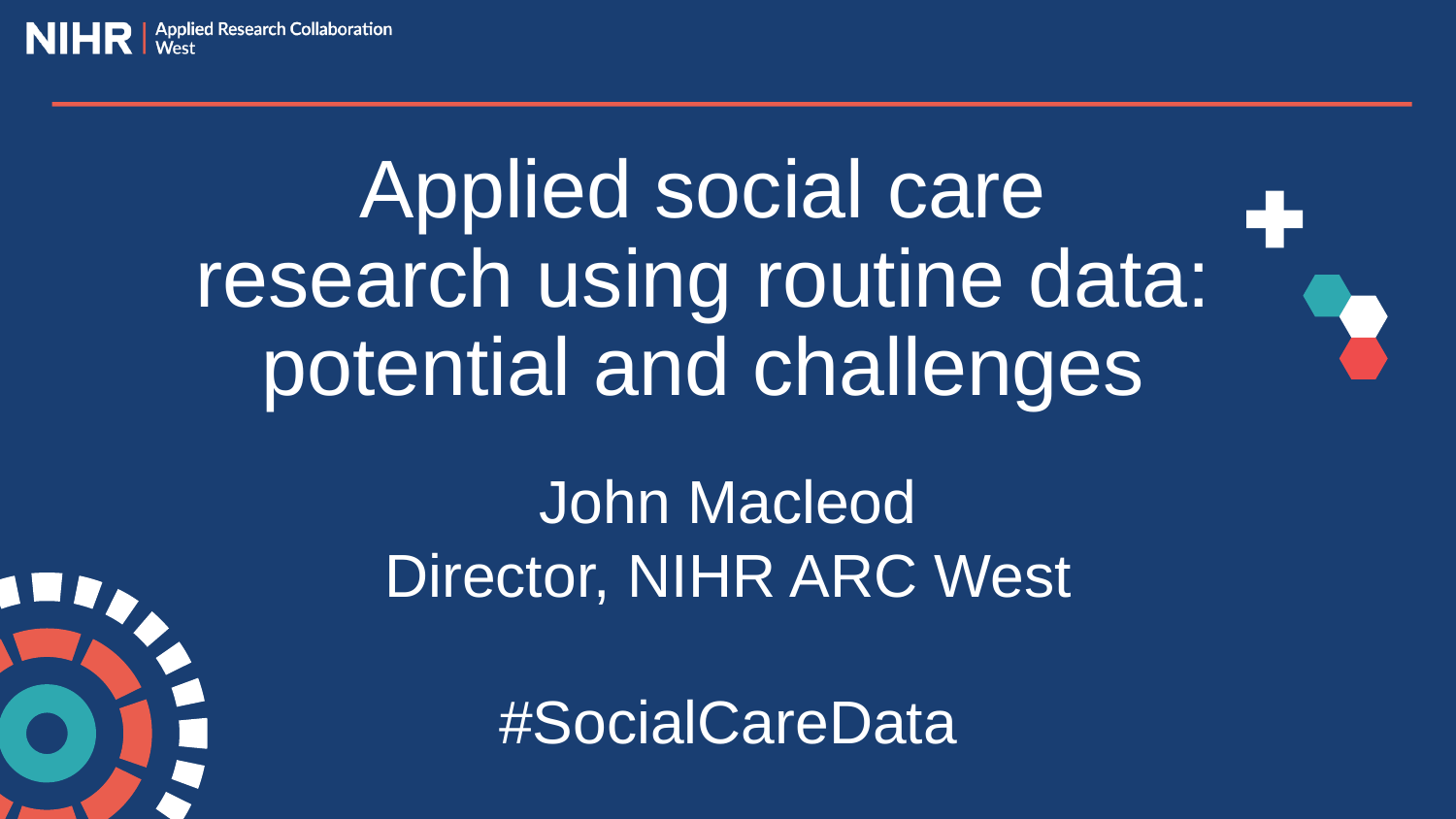#### **How to use our event platform**

- Stage area for main sessions
- Use chat for questions put a Q in front
- Go to helpdesk in the Sessions area for technical issues
- During breaks go to Expo area to find out more about ARC West and HDR UK or meet new people in Networking area
- Sessions area for parallel sessions this afternoon

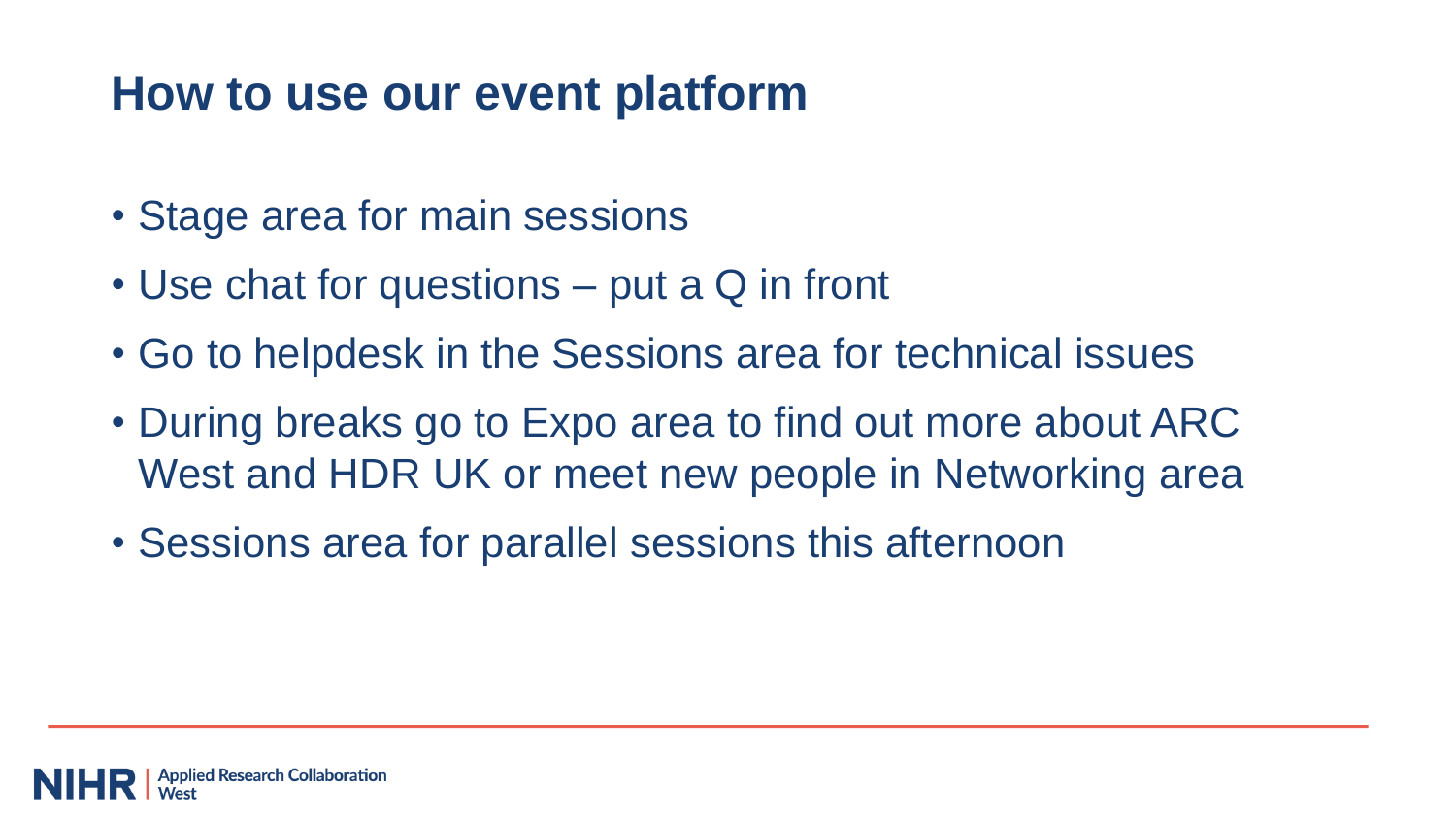#### What is an Applied Research Collaboration or ARC?

- **Collaborations of local partners**, including providers of health and social care services, commissioners, universities, industry and third sector organisations
- We work together to conduct **excellent applied health research leading to implementation and evaluation of innovation** addressing the priority needs in our region
- **Co-produced** with our **partners** and the **public**

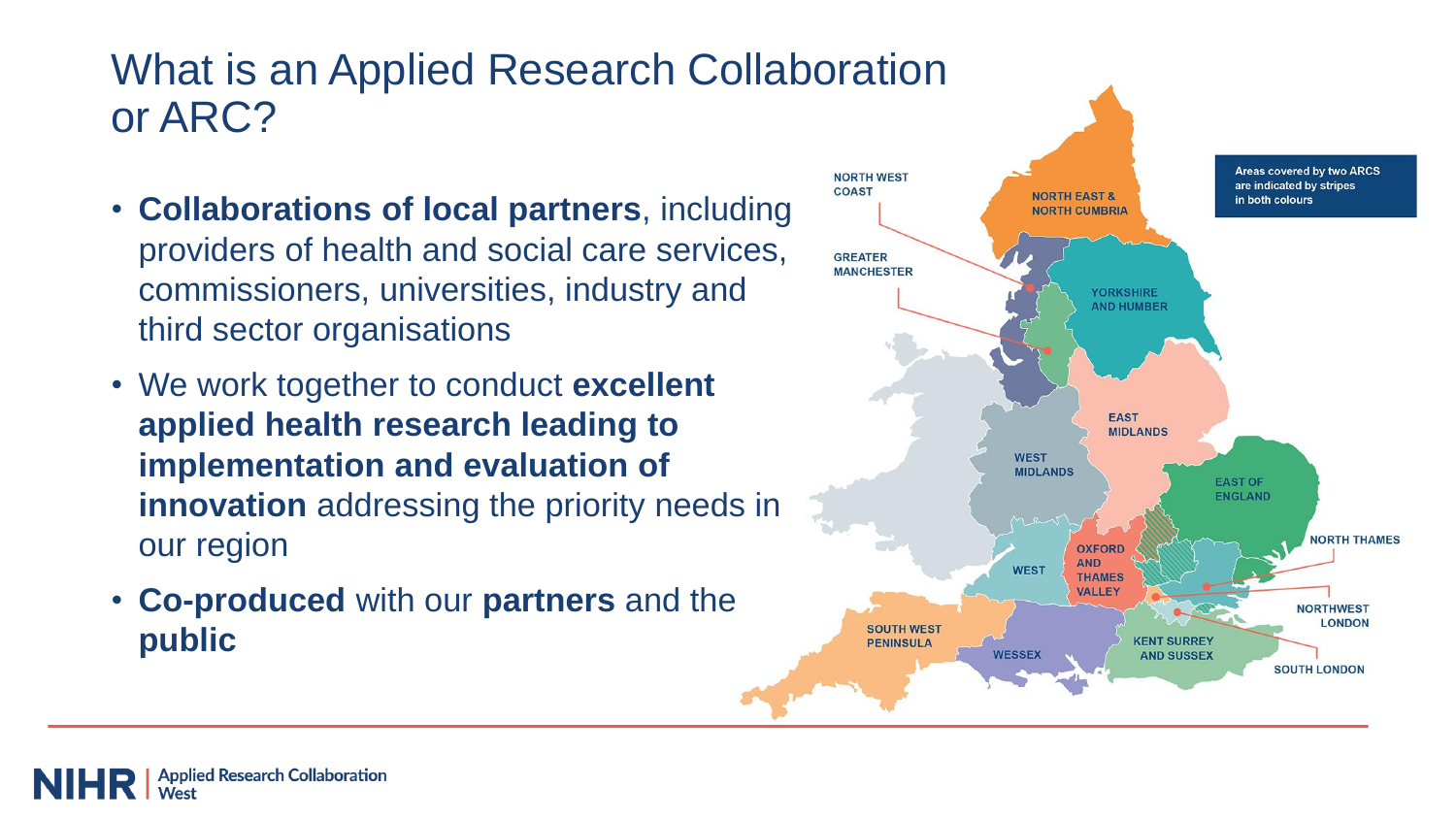#### **Applied health and care informatics**

- Using integrated routine data at scale to make health and care services better
	- Evaluation of implementation of novel interventions
	- Better understanding and prediction of service use and need
	- Better, quicker understanding of emerging threats

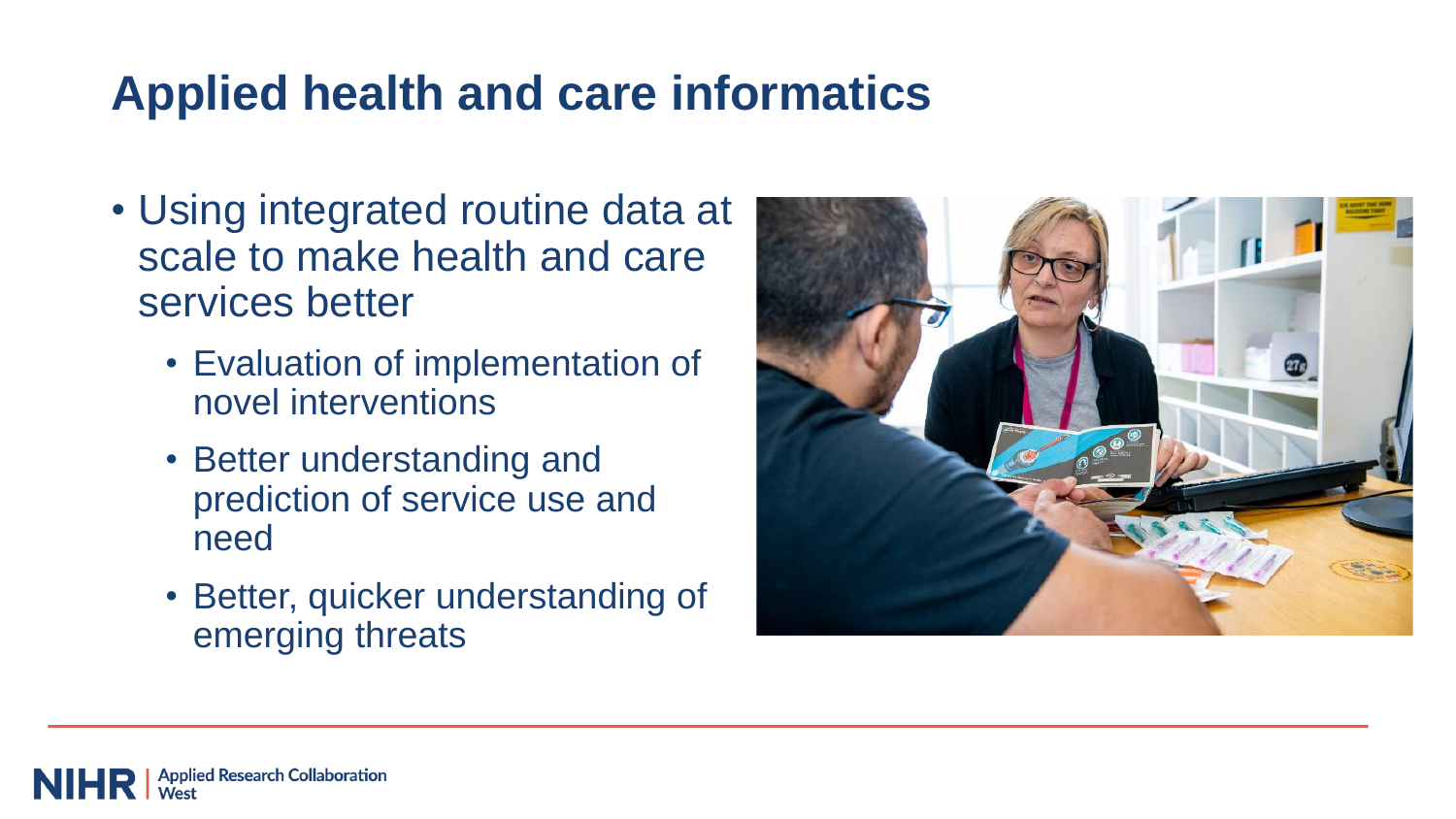#### **Particular challenges**

- Information governance
- Integration across multiple information systems
- Data quality
	- Missingness and mis-classification
	- Important detail hidden in free text
- Evidence based culture nascent in social care compared to health care

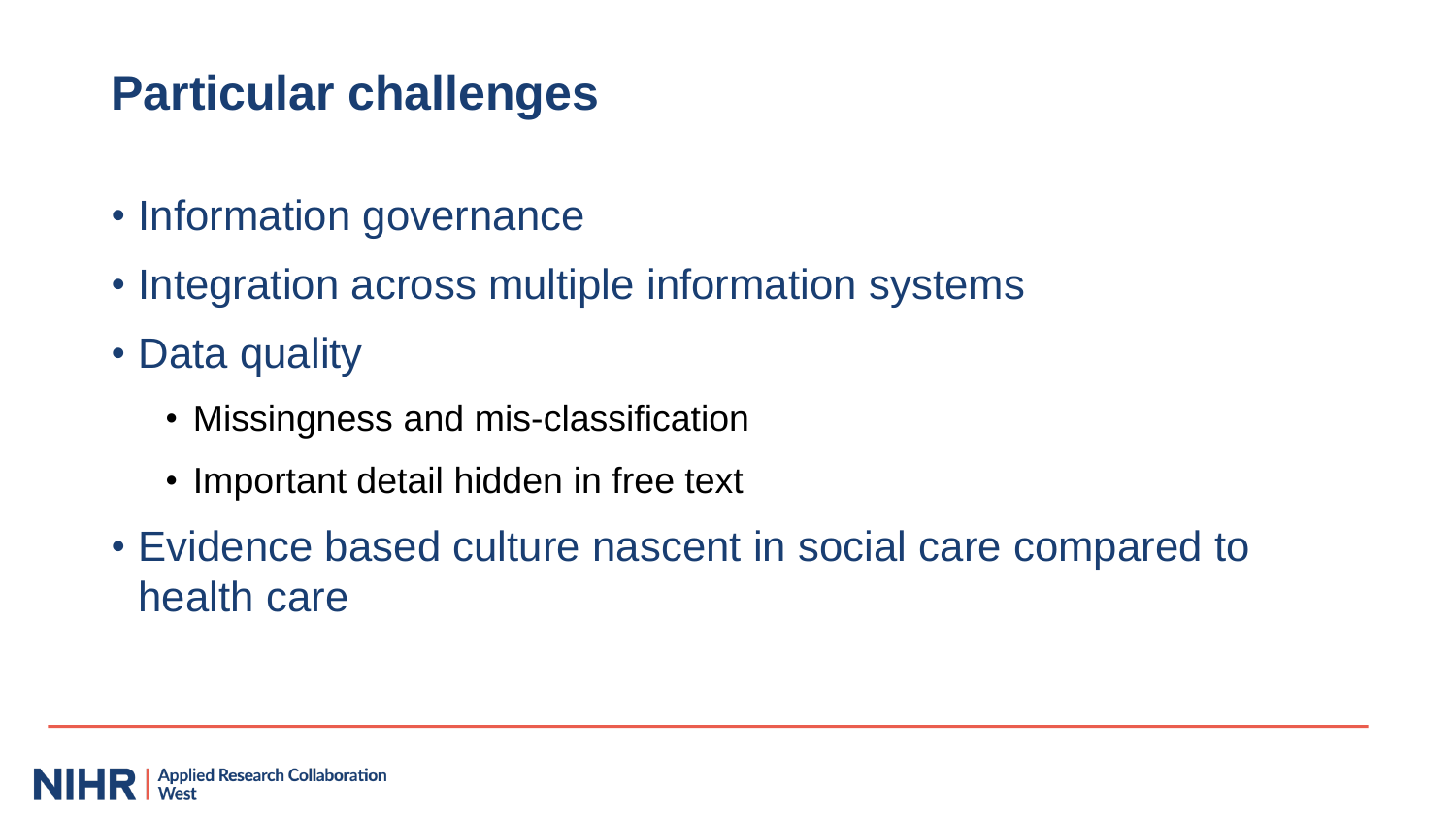#### **Exceptional potential**

- Real world, near real time evaluation of the value and impact of Integrated Care Systems
	- Care for vulnerable adults
		- Particularly those experiencing complex multi-morbidity
		- Particularly those in residential care settings
	- Care for vulnerable children and "troubled" families
		- Particularly those in or on the edge of the public care system

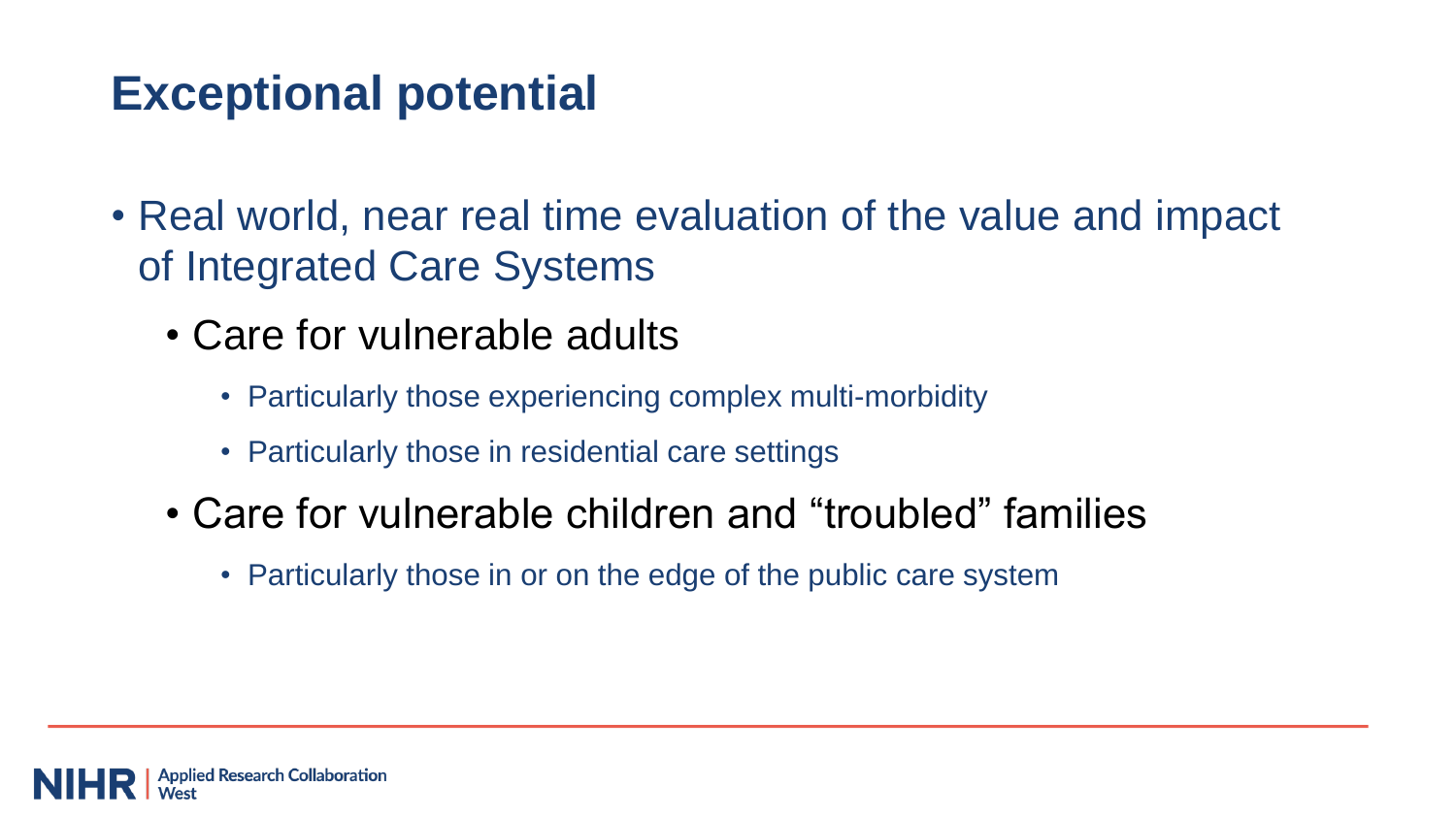#### **What's happening today?**

- Exploring the potential
- Addressing the challenges
- Exemplar projects from Children's and Adult Social Care

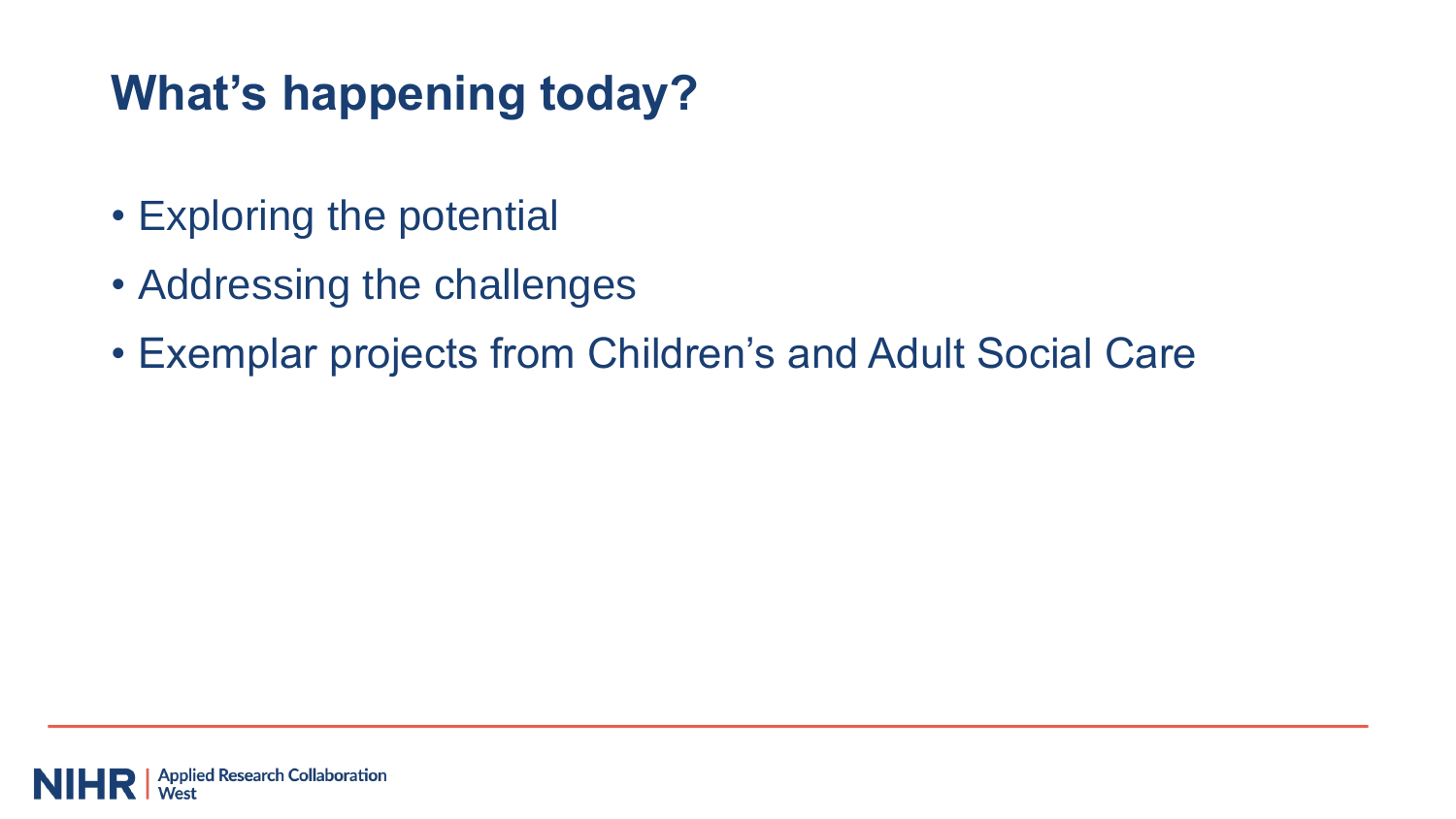#### **Some closing thoughts**

- Making the most of new platforms takes practice
	- Well done to our fantastic speakers for overcoming these!
- Covid has catalysed positive change at pace in accessibility and use of data relevant to social care
	- Still some way to go to "catch up" with "health" data
	- How will this momentum be maintained post-Covid?
- Focus inevitably mainly on adults children, especially vulnerable children perhaps less of a focus
- Enhancing the potential of the D&C NCS national datasets through integration of social care data and social care relevant data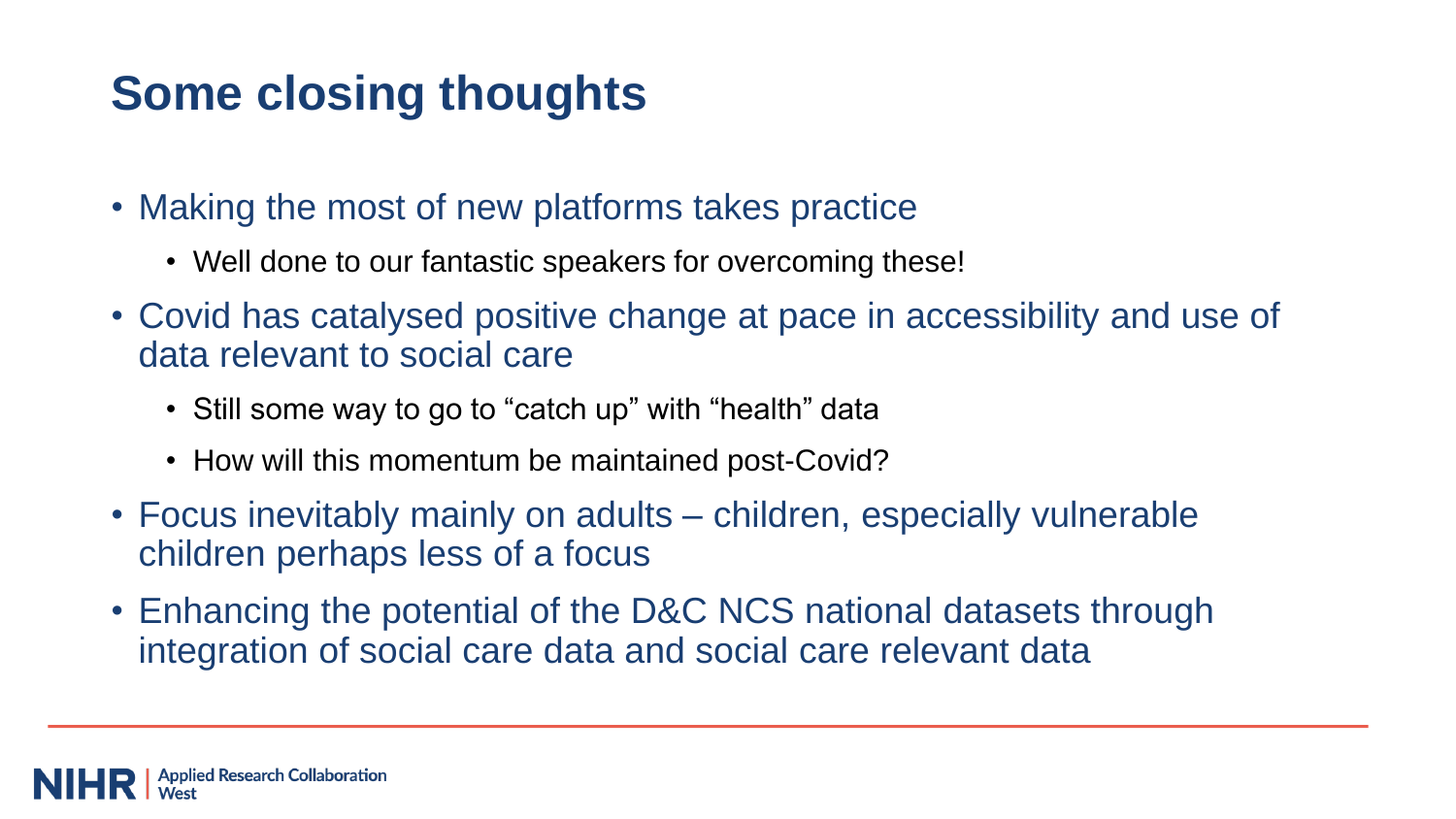#### **More….**

- Every data point has meaning for an individual
- Routinely collected does not imply "routine"
- Just do it for PPIE

Thanks

- Jan, Simon and the Autumn Events team
- All our speakers
- All our delegates and your patience and participation
- Zoe, Lara and Alice